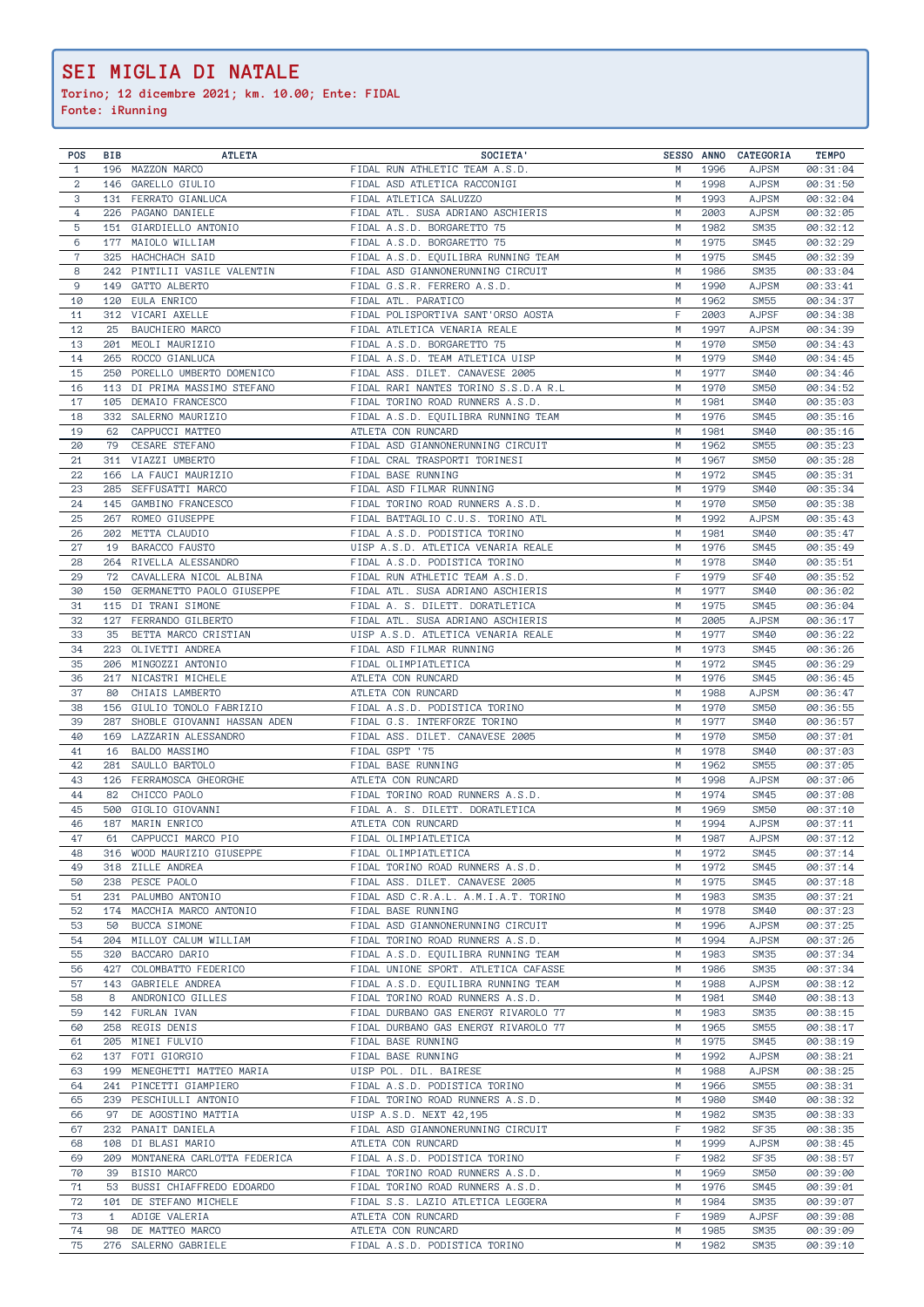**Torino; 12 dicembre 2021; km. 10.00; Ente: FIDAL**

| 76  | 85  | COCCO CLAUDIO              | FIDAL ATLETICA VENARIA REALE         | M  | 1968 | <b>SM50</b>  | 00:39:11 |
|-----|-----|----------------------------|--------------------------------------|----|------|--------------|----------|
| 77  | 208 | MONASTEROLO VITTORIO       | FIDAL G. P. DILETT. TAPPOROSSO       | M  | 1976 | SM45         | 00:39:19 |
|     |     |                            |                                      |    |      |              |          |
| 78  | 48  | BRUZZESE STEFANO           | FIDAL A.S.D. PODISTICA TORINO        | M  | 1995 | <b>AJPSM</b> | 00:39:20 |
| 79  | 180 | MANCINI LAMBERTO           | FIDAL PODISTICA SOLIDARIETA'         | M  | 1960 | <b>SM60</b>  | 00:39:21 |
| 80  | 326 | VITALI SIMONA              | FIDAL OLIMPIATLETICA                 | F  | 1982 | <b>SF35</b>  | 00:39:23 |
| 81  | 148 | GARIBALDI SIMONE           | FIDAL RARI NANTES TORINO S.S.D.A R.L | М  | 1989 | <b>AJPSM</b> | 00:39:24 |
| 82  | 111 | DI GREGORIO ALBERTO        | FIDAL ASD FILMAR RUNNING             | M  | 1984 | SM35         | 00:39:25 |
| 83  | 88  | CORRADI MARCO              | FIDAL A.S.D. PODISTICA TORINO        | M  | 1978 | <b>SM40</b>  | 00:39:39 |
|     |     |                            |                                      |    |      |              |          |
| 84  | 95  | DALL'ANGELO ENRICO         | FIDAL BIO CORRENDO AVIS              | M  | 1965 | <b>SM55</b>  | 00:39:41 |
| 85  | 102 | DEBERNARDI TREVOR          | UISP A.S.D. POLISPORTIVA VALMALONE   | M  | 1987 | <b>AJPSM</b> | 00:39:45 |
| 86  | 292 | SOLDATO FAUSTO MARIA IVAN  | FIDAL A.S.D. LIB. ATLETICA BELLIA    | M  | 1986 | SM35         | 00:39:49 |
| 87  | 190 | MARTINA CLAUDIA            | FIDAL A.S.D. PODISTICA TORINO        | F  | 1973 | SF45         | 00:39:50 |
| 88  | 235 | PARLAPIANO GIUSEPPE        | FIDAL A.S.D. SCIACCA RUNNING         | M  | 2001 | <b>AJPSM</b> | 00:39:59 |
|     |     |                            |                                      |    |      |              |          |
| 89  | 83  | CHIUSANO PAOLO             | FIDAL ATLETICA ASTI 2.2 A.S.D.       | М  | 1982 | <b>SM35</b>  | 00:40:02 |
| 90  | 334 | VITTORIA ROBERTO MIRKO     | FIDAL A.S.D. EQUILIBRA RUNNING TEAM  | M  | 1989 | <b>AJPSM</b> | 00:40:05 |
| 91  | 324 | GUALTIERI ANGELO           | FIDAL A.S.D. EQUILIBRA RUNNING TEAM  | M  | 1970 | <b>SM50</b>  | 00:40:07 |
| 92  | 181 | MANISCALCO GIANLUCA        | ATLETA CON RUNCARD                   | M  | 1982 | <b>SM35</b>  | 00:40:09 |
| 93  | 309 | VERGNANO ANDREA            | FIDAL TORINO ROAD RUNNERS A.S.D.     | M  | 1965 | <b>SM55</b>  | 00:40:10 |
|     | 428 |                            |                                      |    |      |              |          |
| 94  |     | PRESTIA PAOLO              | FIDAL OLIMPIATLETICA                 | M  | 1977 | <b>SM40</b>  | 00:40:13 |
| 95  | 81  | CHIANALE CLAUDIO           | FIDAL ASD GIANNONERUNNING CIRCUIT    | M  | 1977 | <b>SM40</b>  | 00:40:18 |
| 96  | 299 | TESAURO DANIELE            | FIDAL RUN ATHLETIC TEAM A.S.D.       | M  | 1975 | <b>SM45</b>  | 00:40:21 |
| 97  | 236 | PASINI PRISCILLA           | FIDAL RARI NANTES TORINO S.S.D.A R.L | F  | 1985 | <b>SF35</b>  | 00:40:22 |
| 98  | 435 | DI MAURO ALESSANDRO        | UISP UISP COMITATO TERR.LE TORINO AP | M  | 1968 | <b>SM50</b>  | 00:40:25 |
|     |     |                            | ATLETA CON RUNCARD                   |    |      |              |          |
| 99  | 246 | PITTARELLO CLAUDIO         |                                      | M  | 1991 | <b>AJPSM</b> | 00:40:26 |
| 100 |     | 133 FERRERO DANIELE        | FIDAL ASD GIANNONERUNNING CIRCUIT    | M  | 1986 | <b>SM35</b>  | 00:40:27 |
| 101 | 248 | POLIDORO ROBERTO           | FIDAL ATLETICA SETTIMESE             | M  | 1979 | <b>SM40</b>  | 00:40:36 |
| 102 |     | 12 ARGENTINO GIOVANNI      | FIDAL OLIMPIATLETICA                 | M  | 1974 | SM45         | 00:40:36 |
| 103 | 270 | ROSSETTI DANIELE           | FIDAL ASD ATLETICA RACCONIGI         | M  | 1972 | SM45         | 00:40:37 |
|     |     |                            |                                      | F  |      |              |          |
| 104 | 274 | RUZZA MICHELA              | FIDAL G.S. INTERFORZE TORINO         |    | 1977 | <b>SF40</b>  | 00:40:40 |
| 105 | 293 | SOLERO ALESSANDRO          | UISP A.S.D. POLISPORTIVA VALMALONE   | M  | 1978 | <b>SM40</b>  | 00:40:41 |
| 106 | 78  | CERVOSI FABRIZIO           | ATLETA CON RUNCARD                   | M  | 1998 | AJPSM        | 00:40:42 |
| 107 | 2   | AGATI GABRIELE             | FIDAL A.S.D. PODISTICA TORINO        | M  | 1967 | SM50         | 00:40:43 |
| 108 | 125 | FEDE MICHELE               | FIDAL TEAM MARATHON S.S.D.           | M  | 1966 | <b>SM55</b>  | 00:40:44 |
|     |     |                            |                                      |    |      |              |          |
| 109 | 249 | PORCU ROBERTO              | FIDAL A.S.D. PODISTICA TORINO        | M  | 1968 | <b>SM50</b>  | 00:40:47 |
| 110 | 303 | TURTURRO ANGELICA          | FIDAL TORINO ROAD RUNNERS A.S.D.     | F  | 1970 | <b>SF50</b>  | 00:41:03 |
| 111 |     | 213 NAPOLITANO CIRO        | FIDAL TORINO ROAD RUNNERS A.S.D.     | M  | 1985 | SM35         | 00:41:03 |
| 112 | 286 | SENA IVANO                 | FIDAL BASE RUNNING                   | M  | 1981 | <b>SM40</b>  | 00:41:04 |
| 113 | 221 | NURISSO FEDERICA           | FIDAL TORINO ROAD RUNNERS A.S.D.     | F  | 1994 | <b>AJPSF</b> | 00:41:08 |
|     |     |                            |                                      |    |      |              |          |
| 114 | 193 | MATES MARIANA              | FIDAL ASD GIANNONERUNNING CIRCUIT    | F  | 1986 | SF35         | 00:41:11 |
| 115 |     | 186 MARENZANO FABRIZIO     | FIDAL A.S.D. PODISTICA TORINO        | M  | 1969 | <b>SM50</b>  | 00:41:14 |
| 116 |     | 163 IEBOLE ROBERTA         | FIDAL A.S.D. PPRTEAM RUNNING         | F  | 1973 | SF45         | 00:41:16 |
| 117 |     | 243 PIPINO CHRISTIAN       | ATLETA CON RUNCARD                   | M  | 1986 | <b>SM35</b>  | 00:41:17 |
| 118 | 219 | NOTARIANNI DOMENICO        | FIDAL ASD GIANNONERUNNING CIRCUIT    | М  | 1970 | <b>SM50</b>  | 00:41:18 |
| 119 |     | 13 ARNESANO ROBERTO        | FIDAL A.S. ACTION RUNNING MONTERONI  | M  | 1978 | <b>SM40</b>  | 00:41:18 |
|     |     |                            |                                      |    |      |              |          |
| 120 | 336 | BONANNO DAVIDE             | ATLETA CON RUNCARD                   | M  | 1972 | SM45         | 00:41:20 |
| 121 | 191 | MARTINO MASSIMILIANO       | FIDAL TORINO ROAD RUNNERS A.S.D.     | M  | 1970 | <b>SM50</b>  | 00:41:20 |
| 122 |     | 152 GIOIA ROSSELLA ELISA   | FIDAL ASD GIANNONERUNNING CIRCUIT    | F  | 1978 | <b>SF40</b>  | 00:41:21 |
| 123 |     | 323 DE FILIPPIS GIANFRANCO | FIDAL A.S.D. EQUILIBRA RUNNING TEAM  | M  | 1970 | <b>SM50</b>  | 00:41:21 |
| 124 | 17  | BALLARIO LUCA              | FIDAL DURBANO GAS ENERGY RIVAROLO 77 | M  | 1987 | <b>AJPSM</b> | 00:41:23 |
|     |     |                            |                                      |    |      |              |          |
| 125 | 247 | PIVA ROBERTO               | FIDAL A.S.D. BORGARETTO 75           | M  | 1966 | <b>SM55</b>  | 00:41:24 |
| 126 | 28  | BELLI STEFANO              | FIDAL C.C.R.SPORT. ALPINI TROFARELLO | M  | 1964 | <b>SM55</b>  | 00:41:26 |
| 127 |     | 123 FABRIZIO FELICE        | ATLETA CON RUNCARD                   | M  | 1990 | <b>AJPSM</b> | 00:41:26 |
| 128 |     | 254 RANDONE ALDO           | FIDAL ASD C.R.A.L. A.M.I.A.T. TORINO | M  | 1951 | <b>SM70</b>  | 00:41:38 |
| 129 |     | 192 MASERA ANGELO          | ATLETA CON RUNCARD                   | M  | 1977 | <b>SM40</b>  | 00:41:40 |
|     |     |                            |                                      |    |      |              |          |
| 130 |     | 179 MANCIN FABIO           | FIDAL A.S.D. EQUILIBRA RUNNING TEAM  | M  | 1972 | SM45         | 00:41:41 |
| 131 |     | 313 VISENTIN ALESSANDRO    | FIDAL OLIMPIATLETICA                 | М  | 1972 | SM45         | 00:41:41 |
| 132 |     | 233 PANEPINTO CRISTIANO    | ATLETA CON RUNCARD                   | M  | 1974 | SM45         | 00:41:45 |
| 133 |     | 306 VASSALLI DANIELA       | FIDAL ATL. PARATICO                  | F. | 1975 | SF45         | 00:41:47 |
| 134 |     | 283 SCIARRONE ANTONIO      | FIDAL BASE RUNNING                   | M  | 1970 | <b>SM50</b>  | 00:41:49 |
|     |     |                            |                                      |    |      |              |          |
| 135 |     | 135 FLAMINI FRANCESCO      | FIDAL A.S.D. PPRTEAM RUNNING         | M  | 1980 | <b>SM40</b>  | 00:41:58 |
| 136 | 20  | BARBERIS ALBERTO MARIA     | FIDAL ASD GIANNONERUNNING CIRCUIT    | M  | 1983 | SM35         | 00:42:01 |
| 137 | 84  | CIOCCAROLO FABIO           | ATLETA CON RUNCARD                   | M  | 1981 | <b>SM40</b>  | 00:42:06 |
| 138 | 54  | CALOBRISI NICOLA           | FIDAL G.S. INTERFORZE TORINO         | M  | 1989 | <b>AJPSM</b> | 00:42:26 |
| 139 |     | 109 DI DOMENICO ANDREA     | FIDAL RICCIA ROAD RUNNERS            | M  | 1998 | <b>AJPSM</b> | 00:42:27 |
|     |     |                            |                                      |    |      |              |          |
| 140 | 56  | CAMERLINGO PAOLO           | FIDAL A.S.D. MONTI ROSSI NICOLOSI    | М  | 1976 | SM45         | 00:42:30 |
| 141 |     | 339 VALENZANO MARCO        | ATLETA CON RUNCARD                   | M  | 1974 | SM45         | 00:42:33 |
| 142 |     | 159 GROSSO ALESSANDRO      | FIDAL A.S.D. PPRTEAM RUNNING         | M  | 1981 | <b>SM40</b>  | 00:42:33 |
| 143 |     | 422 MINUZ MAURIZIO         | FIDAL ATLETICA GIO' 22 RIVERA        | M  | 1959 | SM60         | 00:42:34 |
| 144 | 41  | BOLLA CHIARA               | FIDAL A.S.D. BORGARETTO 75           | F. | 1998 | <b>AJPSF</b> | 00:42:34 |
|     |     |                            |                                      |    |      |              |          |
| 145 | 21  | BARONE FABRIZIO            | FIDAL A.S.D. PODISTICA TORINO        | M  | 1969 | <b>SM50</b>  | 00:42:35 |
| 146 |     | 171 LIBERATI MASSIMO       | FIDAL A.S.D. PODISTICA TORINO        | M  | 1958 | <b>SM60</b>  | 00:42:35 |
| 147 | 76  | CERES PASQUALE             | FIDAL G.S. INTERFORZE TORINO         | M  | 1974 | SM45         | 00:42:39 |
| 148 |     | 261 RICCI TIZIANO          | FIDAL ASD GIANNONERUNNING CIRCUIT    | М  | 1972 | SM45         | 00:42:43 |
| 149 |     | 164 IMPIERI GIOVANNI       | ATLETA CON RUNCARD                   | M  | 1991 | <b>AJPSM</b> | 00:42:44 |
| 150 |     | 257 REGGIO LUCIA           | FIDAL BASE RUNNING                   | F. | 1984 | <b>SF35</b>  | 00:42:54 |
|     |     |                            |                                      |    |      |              |          |
| 151 |     | 103 D'ELICIO ALESSANDRO    | UISP A.S.D. GIRASOLE SPORTIVO        | M  | 1970 | <b>SM50</b>  | 00:43:13 |
| 152 |     | 300 TORAZZA FRANCO MARIO   | FIDAL SEZ. ATL. POLIZIA DI STATO     | M  | 1967 | SM50         | 00:43:14 |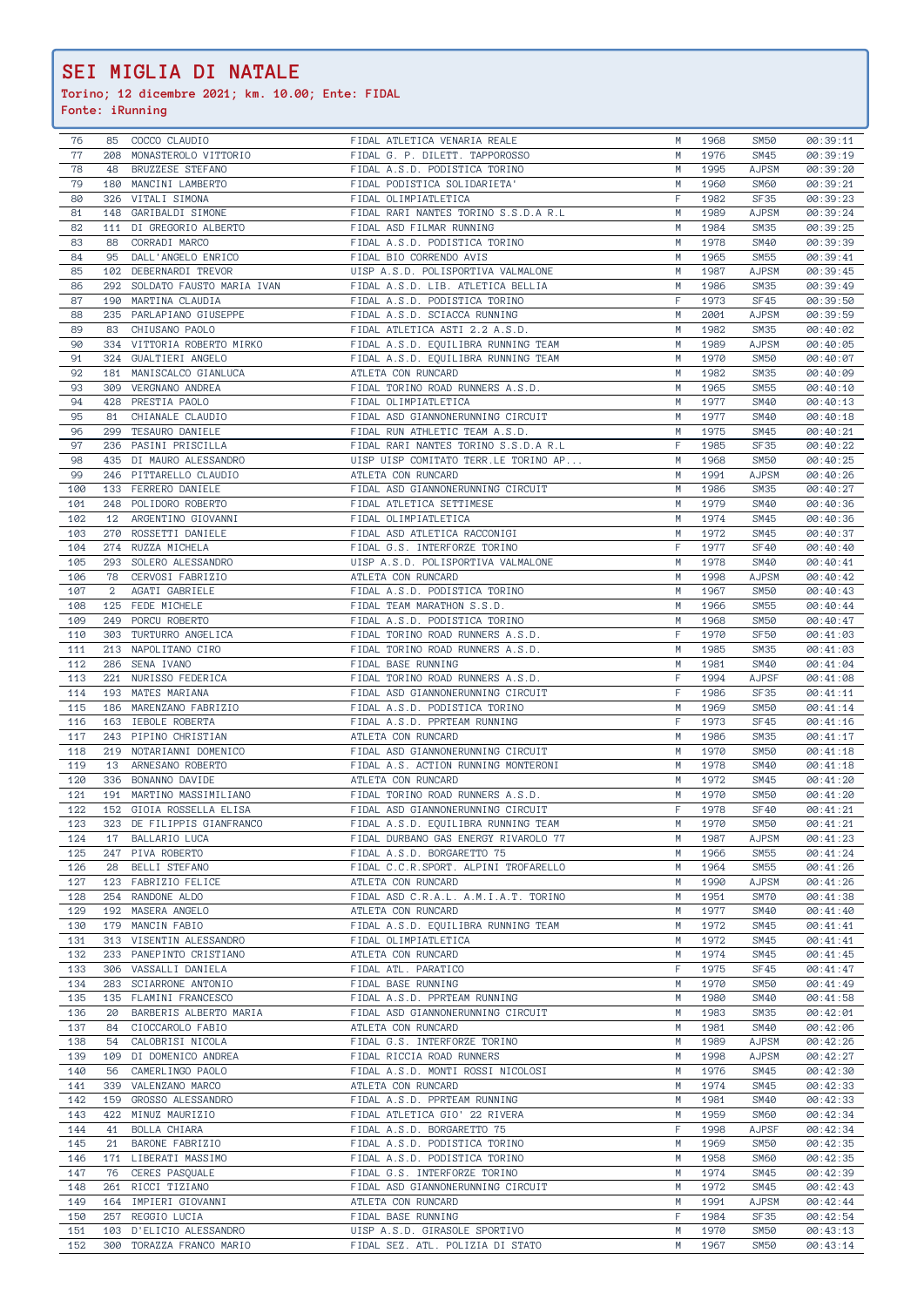**Torino; 12 dicembre 2021; km. 10.00; Ente: FIDAL**

| 153        |     |                                           |                                                         |        |              |                            |                      |
|------------|-----|-------------------------------------------|---------------------------------------------------------|--------|--------------|----------------------------|----------------------|
|            |     | 211 MORLINO LUCIANO                       | FIDAL TORINO ROAD RUNNERS A.S.D.                        | М      | 1975         | SM45                       | 00:43:16             |
|            |     |                                           |                                                         |        |              |                            |                      |
| 154        | 216 | NEJROTTI ANDREA                           | FIDAL TEAM MARATHON S.S.D.                              | M      | 1960         | <b>SM60</b>                | 00:43:17             |
| 155        | 43  | BOSCHETTO LORELLA                         | FIDAL BIO CORRENDO AVIS                                 | F      | 1973         | SF45                       | 00:43:18             |
| 156        |     |                                           | FIDAL SEZ. ATL. POLIZIA DI STATO                        | М      |              |                            |                      |
|            |     | 184 MARANDOLA VINCENZO                    |                                                         |        | 1973         | SM45                       | 00:43:23             |
| 157        |     | 225 ORLANDI FEDERICA                      | FIDAL RARI NANTES TORINO S.S.D.A R.L                    | F      | 1986         | <b>SF35</b>                | 00:43:26             |
| 158        | 112 | DI NUCCI JEAN CARLO                       | FIDAL OLIMPIATLETICA                                    | М      | 1957         | <b>SM60</b>                | 00:43:29             |
|            |     |                                           |                                                         |        |              |                            |                      |
| 159        | 155 | GIRARDO MANUELA                           | FIDAL TORINO ROAD RUNNERS A.S.D.                        | F      | 1984         | <b>SF35</b>                | 00:43:30             |
| 160        | 46  | BROCANELLI CLAUDIO                        | FIDAL C.C.R.SPORT. ALPINI TROFARELLO                    | М      | 1968         | <b>SM50</b>                | 00:43:32             |
|            |     |                                           |                                                         |        |              |                            |                      |
| 161        | 333 | SCHIAVELLO MAURIZIO                       | FIDAL A.S.D. EQUILIBRA RUNNING TEAM                     | М      | 1967         | <b>SM50</b>                | 00:43:36             |
| 162        | 121 | FABIANI LINDA                             | ATLETA CON RUNCARD                                      | F      | 1999         | <b>AJPSF</b>               | 00:43:40             |
|            |     |                                           |                                                         |        |              |                            |                      |
| 163        | 291 | SOLDANO ROBERTO                           | FIDAL G.S. DES AMIS                                     | M      | 1976         | <b>SM45</b>                | 00:43:46             |
| 164        | 90  | COTER MARIO                               | FIDAL G. ALPINISTICO VERTOVESE                          | M      | 1950         | SM70                       | 00:43:48             |
|            |     |                                           |                                                         | F      |              |                            |                      |
| 165        | 55  | CAMERLENGO MARGHERITA                     | FIDAL GRUPPO PODISTICO AVIS TORINO                      |        | 1968         | <b>SF50</b>                | 00:43:49             |
| 166        | 147 | GARGANO PIERO                             | ATLETA CON RUNCARD                                      | М      | 1968         | <b>SM50</b>                | 00:43:51             |
| 167        | 284 | SCUZZARELLA IGNAZIO                       |                                                         | M      | 1967         | <b>SM50</b>                |                      |
|            |     |                                           | FIDAL ASD C.R.A.L. A.M.I.A.T. TORINO                    |        |              |                            | 00:43:52             |
| 168        | 96  | DAMIANI MAURO                             | UISP A.S.D. NEXT 42,195                                 | M      | 1972         | <b>SM45</b>                | 00:43:57             |
| 169        |     | 161 IACOVACCI LEONELLO                    | ATLETA CON RUNCARD                                      | М      | 1981         | <b>SM40</b>                | 00:43:59             |
|            |     |                                           |                                                         |        |              |                            |                      |
| 170        | 168 | LANZA MASSIMILIANO                        | UISP A.S.D. GIRASOLE SPORTIVO                           | M      | 1972         | <b>SM45</b>                | 00:44:00             |
| 171        | 68  | CASTELLI PAOLO                            | ATLETA CON RUNCARD                                      | M      | 1960         | <b>SM60</b>                | 00:44:01             |
|            |     |                                           |                                                         |        |              |                            |                      |
| 172        | 212 | MOSCATELLI ANTONIO                        | FIDAL A.S.D. PPRTEAM RUNNING                            | M      | 1956         | <b>SM65</b>                | 00:44:03             |
| 173        | 275 | SABA MAURIZIO                             | FIDAL ASD FILMAR RUNNING                                | М      | 1971         | <b>SM50</b>                | 00:44:04             |
|            |     |                                           |                                                         |        |              |                            |                      |
| 174        | 160 | GUIDOBALDI FRANCO                         | FIDAL DURBANO GAS ENERGY RIVAROLO 77                    | М      | 1954         | SM65                       | 00:44:04             |
| 175        | 439 | RUSSO MASSIMILIANO                        | UISP A.S.D. GIRASOLE SPORTIVO                           | М      | 1974         | SM45                       | 00:44:07             |
|            |     |                                           |                                                         |        |              |                            |                      |
| 176        | 262 | RICCIO BRUNO MARIA                        | ATLETA CON RUNCARD                                      | M      | 1999         | <b>AJPSM</b>               | 00:44:10             |
| 177        | 207 | MOCCIA LEONARDO                           | FIDAL TORINO ROAD RUNNERS A.S.D.                        | М      | 1965         | <b>SM55</b>                | 00:44:19             |
|            |     |                                           |                                                         |        |              |                            |                      |
| 178        | 87  | CONSERVA MARCO                            | FIDAL A.S.D. EQUILIBRA RUNNING TEAM                     | М      | 1983         | SM35                       | 00:44:25             |
| 179        | 100 | DE SIMONE DOMENICO                        | FIDAL GSPT '75                                          | M      | 1966         | <b>SM55</b>                | 00:44:31             |
|            |     |                                           |                                                         |        |              |                            |                      |
| 180        | 198 | MEGNA GAETANO                             | FIDAL GSPT '75                                          | M      | 1967         | <b>SM50</b>                | 00:44:31             |
| 181        | 321 | BACCARO MARCO                             | FIDAL A.S.D. EQUILIBRA RUNNING TEAM                     | М      | 1983         | SM35                       | 00:44:32             |
|            |     |                                           |                                                         |        |              |                            |                      |
| 182        | 315 | VUONO FABIANA                             | FIDAL G.S. INTERFORZE TORINO                            | F      | 1985         | SF35                       | 00:44:33             |
| 183        | 64  | CASALI SILVIA                             | FIDAL A.S.D. PODISTICA TORINO                           | F.     | 1965         | <b>SF55</b>                | 00:44:40             |
| 184        |     |                                           |                                                         | М      |              | <b>SM55</b>                |                      |
|            | 18  | BANFO GIAN LUCA                           | FIDAL ASD GIANNONERUNNING CIRCUIT                       |        | 1965         |                            | 00:44:55             |
| 185        | 30  | BENINCASA MASSIMO                         | FIDAL TORINO ROAD RUNNERS A.S.D.                        | М      | 1967         | <b>SM50</b>                | 00:44:55             |
| 186        | 251 | PREVIDI ROBERTO                           | FIDAL TORINO ROAD RUNNERS A.S.D.                        | М      | 1963         | <b>SM55</b>                | 00:44:56             |
|            |     |                                           |                                                         |        |              |                            |                      |
| 187        | 175 | MACCIO' LUIGI                             | FIDAL ATL. NOVESE                                       | M      | 1964         | <b>SM55</b>                | 00:44:57             |
| 188        | 51  | BUSATTA GIORGIO                           | FIDAL C.C.R.SPORT. ALPINI TROFARELLO                    | M      | 1954         | <b>SM65</b>                | 00:45:02             |
|            |     |                                           |                                                         |        |              |                            |                      |
| 189        | 60  | CANTELLO GIANPAOLO                        | FIDAL ASS. DILET. CANAVESE 2005                         | М      | 1967         | <b>SM50</b>                | 00:45:07             |
| 190        | 298 | TAMBURELLO FRANCESCO                      | UISP A.S.D. NEXT 42,195                                 | М      | 1975         | SM45                       | 00:45:08             |
|            |     |                                           |                                                         |        |              |                            |                      |
| 191        | 47  | BROTTO SUSJ                               | FIDAL G.S. INTERFORZE TORINO                            | F      | 1967         | <b>SF50</b>                | 00:45:25             |
| 192        | 124 | FASSIO BRUNO                              | UISP A.S.D. GIRASOLE SPORTIVO                           | M      | 1997         | <b>AJPSM</b>               | 00:45:28             |
|            |     |                                           |                                                         |        |              |                            |                      |
| 193        | 440 | RIPAMONTI STEFANO                         | FIDAL A.S.D. PODISTICA TORINO                           | М      | 1970         | <b>SM50</b>                | 00:45:38             |
| 194        | 22  | BASSO GIAN PAOLO                          | FIDAL ATLETICA CANAVESANA                               | М      | 1951         | SM70                       | 00:45:52             |
|            |     |                                           |                                                         |        |              |                            |                      |
| 195        | 91  | COTTINO LINDAMARIA                        | FIDAL ASD GIANNONERUNNING CIRCUIT                       | F      | 1960         | SF60                       | 00:45:53             |
| 196        | 197 | MEDRANO VICHARRA ROSA MARLENE             | FIDAL A. S. DILETT. DORATLETICA                         | F      | 1970         | <b>SF50</b>                | 00:45:54             |
| 197        |     | BASTONERO ALESSANDRO                      | UISP A.S.D. GIRASOLE SPORTIVO                           | M      |              |                            |                      |
|            | 23  |                                           |                                                         |        | 1966         | <b>SM55</b>                | 00:45:58             |
| 198        | 288 | SIMOLO DONATO                             | UISP A.S.D. GIRASOLE SPORTIVO                           |        |              |                            | 00:45:59             |
| 199        | 256 |                                           |                                                         | М      | 1961         | SM60                       |                      |
|            |     |                                           |                                                         |        |              |                            |                      |
|            |     | RATTO VITTORIO                            | FIDAL G. P. DILETT. TAPPOROSSO                          | М      | 1977         | SM40                       | 00:46:10             |
| 200        |     | 425 FERRARIS MASSIMO                      |                                                         | M      | 1971         | <b>SM50</b>                | 00:46:11             |
|            |     |                                           | FIDAL ASD GIANNONERUNNING CIRCUIT                       |        |              |                            |                      |
| 201        |     | 144 GADRI LILIA                           | FIDAL ASD C.R.A.L. A.M.I.A.T. TORINO                    | F.     | 1990         | <b>AJPSF</b>               | 00:46:12             |
| 202        |     | 277 SANNA PAOLO                           | UISP A.S.D. GIRASOLE SPORTIVO                           | M      | 1973         | <b>SM45</b>                | 00:46:14             |
|            |     |                                           |                                                         | M      |              |                            |                      |
| 203        |     | 272 RUBIOLA DANIELE                       | UISP A.S.D. GIRASOLE SPORTIVO                           |        | 1962         | <b>SM55</b>                | 00:46:14             |
| 204        | 29  | BENDINI SILVIA ALESSANDRA                 | UISP A.S.D. GIRASOLE SPORTIVO                           | F      | 1977         | <b>SF40</b>                | 00:46:15             |
| 205        |     | 220 NOVELLO FRANCO                        | FIDAL BUSHIDO TRI&RUN                                   | M      | 1973         | SM45                       | 00:46:20             |
|            |     |                                           |                                                         |        |              |                            |                      |
| 206        |     | 132 FERRERI SERGIO                        | UISP A.S.D. GIRASOLE SPORTIVO                           | М      | 1965         | <b>SM55</b>                | 00:46:23             |
| 207        |     | 269 ROSIELLO PIETRO                       | ATLETA CON RUNCARD                                      | М      | 1972         | SM45                       | 00:46:25             |
|            |     |                                           |                                                         |        |              |                            |                      |
| 208        | 308 | VERGERO VIRGINIA                          | FIDAL C.C.R.SPORT. ALPINI TROFARELLO                    | F.     | 1992         | <b>AJPSF</b>               | 00:46:33             |
| 209        |     | 229 PAGONE MICHELE                        | FIDAL BASE RUNNING                                      | М      | 1991         | <b>AJPSM</b>               | 00:46:36             |
|            |     |                                           |                                                         | F      | 1966         |                            |                      |
| 210        |     | 66 CASON ELISABETTA                       | FIDAL OLIMPIATLETICA                                    |        |              | SF <sub>55</sub>           | 00:46:45             |
| 211        |     | 189 MARLETTA MARCO                        | FIDAL A.S.D. PODISTICA TORINO                           | М      | 1970         | <b>SM50</b>                | 00:46:49             |
| 212        |     | 329 MARRA ROCCO                           | FIDAL A.S.D. EQUILIBRA RUNNING TEAM                     | M      | 1967         | <b>SM50</b>                | 00:46:50             |
|            |     |                                           |                                                         |        |              |                            |                      |
| 213        |     | 282 SCHILIRO' GIANLUCA                    | UISP A.S.D. GIRASOLE SPORTIVO                           | M      | 1968         | <b>SM50</b>                | 00:47:02             |
| 214        |     | 434 RUGGERI DAVIDE                        | ATLETA CON RUNCARD                                      | М      | 1969         | <b>SM50</b>                | 00:47:06             |
|            |     |                                           |                                                         |        |              |                            |                      |
| 215        |     | 245 PISTONE GIORGIO                       | ATLETA NON TESSERATO                                    | М      | 1988         | <b>AJPSM</b>               | 00:47:37             |
| 216        | 86  | COLANGELO ROCCO                           | FIDAL RUN ATHLETIC TEAM A.S.D.                          | М      | 1964         | <b>SM55</b>                | 00:47:42             |
|            |     |                                           |                                                         |        |              |                            |                      |
| 217        |     | 304 VALLONE STEFANIA                      | FIDAL G.S. INTERFORZE TORINO                            | F.     | 1973         | SF45                       | 00:47:45             |
| 218        |     | 227 PAGANO ARTURO DAVIDE                  | UISP A.S.D. GLI AMICI DI MARCELLO                       | М      | 1970         | <b>SM50</b>                | 00:47:50             |
|            |     |                                           |                                                         |        |              |                            |                      |
| 219        | 9   | ANELLO ANDREA                             | UISP A.S.D. GLI AMICI DI MARCELLO                       | М      | 1968         | <b>SM50</b>                | 00:47:52             |
| 220        | 230 | PAIROTTO GIANCARLO                        | ATLETA CON RUNCARD                                      | M      | 1965         | <b>SM55</b>                | 00:47:53             |
|            |     |                                           |                                                         |        |              |                            |                      |
| 221        |     | 188 MARINO CARLO                          | FIDAL A.S.D. BAUDENASCA                                 | M      | 1942         | $SM75+$                    | 00:48:06             |
| 222        | 322 | BAYMA RENZO                               | FIDAL A.S.D. EQUILIBRA RUNNING TEAM                     | М      | 1954         | SM65                       | 00:48:13             |
|            |     |                                           |                                                         |        |              |                            |                      |
| 223        | 15  | ASCONE STEFANO                            | ATLETA CON RUNCARD                                      | М      | 1983         | SM35                       | 00:48:16             |
| 224        | 328 | MOSELLI LAURA ANNA MARIA                  | FIDAL TIGER SPORT RUNNING TEAM ASD                      | F.     | 1966         | <b>SF55</b>                | 00:48:19             |
|            |     |                                           |                                                         | F.     |              |                            |                      |
| 225        |     | 244 PIREDDA LAURA                         | UISP A.S.D. NEXT 42,195                                 |        | 1968         | <b>SF50</b>                | 00:48:37             |
| 226        | 31  | BERBOTTO ALDO                             | FIDAL ASD GIANNONERUNNING CIRCUIT                       | М      | 1959         | <b>SM60</b>                | 00:48:39             |
| 227        |     | 170 LEGGIERO CARLO                        | FIDAL BASE RUNNING                                      | M      | 1979         | <b>SM40</b>                | 00:48:42             |
|            |     |                                           |                                                         |        |              |                            |                      |
| 228<br>229 | 34  | 280 SASSANO GIUSEPPE<br>BERTOLETTI ENRICO | FIDAL G.S. INTERFORZE TORINO<br>UISP A.S.D. NEXT 42,195 | M<br>M | 1973<br>1965 | <b>SM45</b><br><b>SM55</b> | 00:48:42<br>00:48:46 |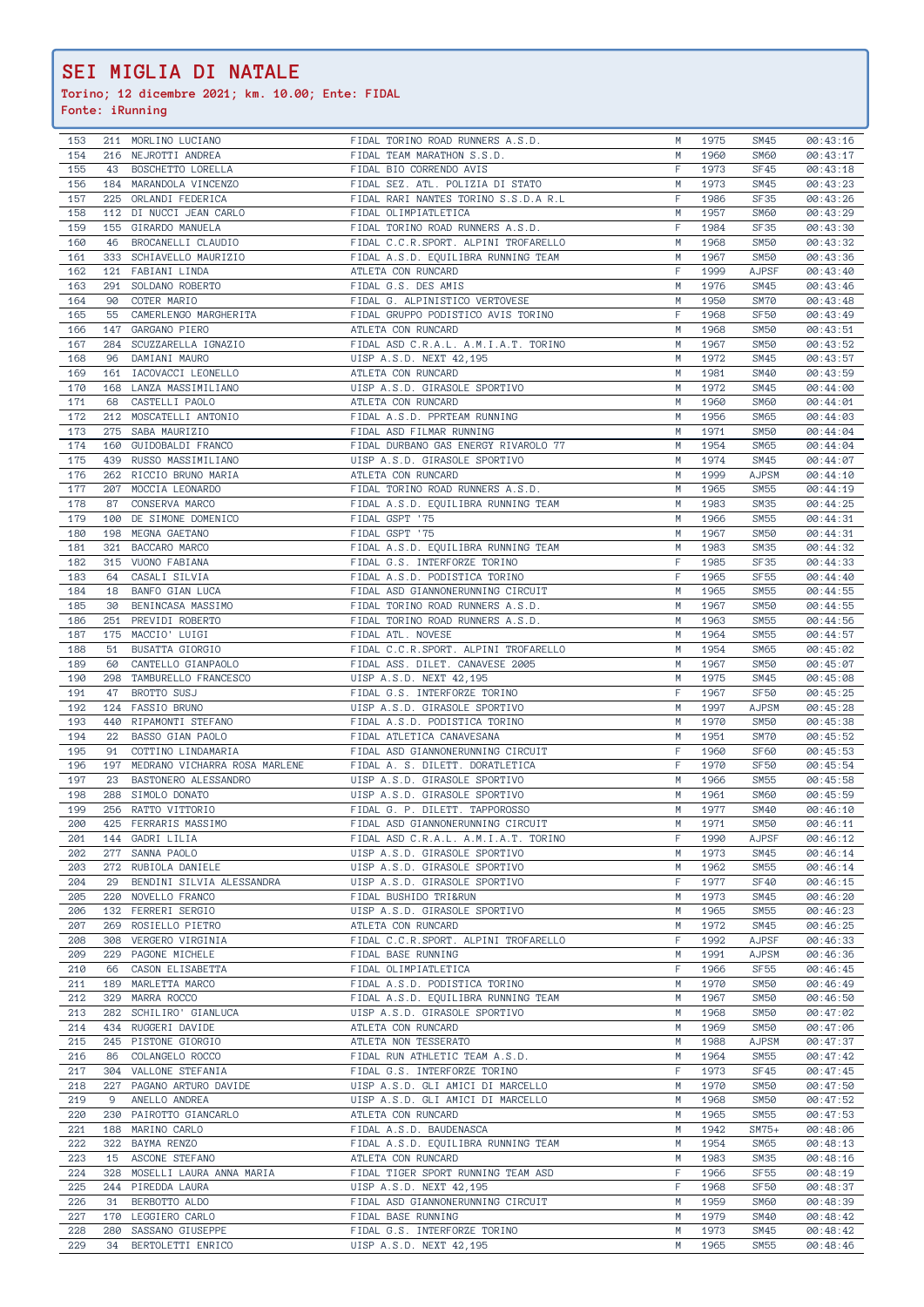**Torino; 12 dicembre 2021; km. 10.00; Ente: FIDAL**

| 230        | 74             | CENNA CARLA                                | FIDAL ASD GIANNONERUNNING CIRCUIT                           | F       | 1970         | <b>SF50</b>              | 00:48:57             |
|------------|----------------|--------------------------------------------|-------------------------------------------------------------|---------|--------------|--------------------------|----------------------|
| 231        | 69             | CATTOZZO MARIANNA                          | FIDAL ASD GIANNONERUNNING CIRCUIT                           | F       | 1974         | SF45                     | 00:48:59             |
| 232        | 42             | BORDIGA PIER ANGELO                        | ATLETA CON RUNCARD                                          | М       | 1973         | <b>SM45</b>              | 00:49:00             |
| 233        | 44             | BOVIO LORENZO                              | ATLETA CON RUNCARD                                          | М       | 1987         | <b>AJPSM</b>             | 00:49:04             |
| 234        | 182            | MANZONE MARIA ALDA                         | FIDAL TEAM MARATHON S.S.D.                                  | F       | 1955         | SF65                     | 00:49:10             |
| 235        | 71             | CAVALLARI SIMONLUCA                        | FIDAL ASD C.R.A.L. A.M.I.A.T. TORINO                        | М       | 1980         | <b>SM40</b>              | 00:49:10             |
| 236        | $\overline{4}$ | ALBERTI ILARIA                             | ATLETA CON RUNCARD                                          | F       | 1985         | <b>SF35</b>              | 00:49:13             |
|            | 178            | MAIULLARI MARIO                            |                                                             | M       |              | $SM75+$                  |                      |
| 237        |                |                                            | FIDAL A. S. DILETT. DORATLETICA                             |         | 1946         |                          | 00:49:20             |
| 238        | 93             | D'ALESSANDRO DAMIANO                       | FIDAL SEZ. ATL. POLIZIA DI STATO                            | М       | 1953         | SM65                     | 00:49:23             |
| 239        | 294            | SORIANO GAETANO                            | FIDAL RARI NANTES TORINO S.S.D.A R.L                        | М       | 1978         | <b>SM40</b>              | 00:49:30             |
| 240        | 59             | CAMPASSO STEFANIA                          | FIDAL RARI NANTES TORINO S.S.D.A R.L                        | F       | 1976         | SF45                     | 00:49:37             |
| 241        | 24             | BATTAGLIO CATERINA                         | UISP A.S.D. NEXT 42,195                                     | F       | 1972         | SF45                     | 00:49:44             |
| 242        | 240            | PEYROT GIOVANNA                            | FIDAL ASD GIANNONERUNNING CIRCUIT                           | F       | 1963         | <b>SF55</b>              | 00:49:59             |
| 243        | 94             | DALLA VALLE TERESA                         | FIDAL A.S.D. EQUILIBRA RUNNING TEAM                         | F       | 1969         | <b>SF50</b>              | 00:50:01             |
| 244        | 77             | CERRUTI MARIA GRAZIA                       | FIDAL G.S. INTERFORZE TORINO                                | F       | 1967         | <b>SF50</b>              | 00:50:04             |
| 245        | 27             | BELLACICCO ROBERTA                         | FIDAL G.S. INTERFORZE TORINO                                | F       | 1973         | SF45                     | 00:50:07             |
| 246        | 259            | REMONDINO GIORGIO                          | FIDAL TEAM MARATHON S.S.D.                                  | M       | 1963         | <b>SM55</b>              | 00:50:14             |
| 247        | 26             | BECHIS VIVIANA                             | FIDAL BASE RUNNING                                          | F       | 1973         | SF45                     | 00:50:26             |
| 248        | 317            | ZEDDA MASSIMO                              | FIDAL BASE RUNNING                                          | М       | 1972         | <b>SM45</b>              | 00:50:30             |
| 249        | 260            | REVALOR ALBERTO                            | ATLETA CON RUNCARD                                          | M       | 1968         | <b>SM50</b>              | 00:50:42             |
| 250        | 218            | NORZI WALTER                               | FIDAL A.S.D. PODISTICA TORINO                               | М       | 1958         | <b>SM60</b>              | 00:50:47             |
|            |                |                                            |                                                             |         |              |                          |                      |
| 251        | 130            | FERRARI CARLO                              | FIDAL G. P. DILETT. TAPPOROSSO                              | М       | 1944         | $SM75+$                  | 00:50:49             |
| 252        |                | 430 LAPORTA ANNA                           | FIDAL G.S. ATLETICA RIVOLI A.S.D.                           | F       | 1961         | <b>SF60</b>              | 00:51:01             |
| 253        | 234            | PAPAROPOLI LUIGI                           | ATLETA CON RUNCARD                                          | M       | 1964         | <b>SM55</b>              | 00:51:06             |
| 254        | 5              | ALESSANDRO DELFINO                         | ATLETA CON RUNCARD                                          | M       | 1975         | <b>SM45</b>              | 00:51:18             |
| 255        | 173            | LOCHE ELENIA                               | UISP A.S.D. GIANNONE RUNNING CIRCUIT                        | F       | 1978         | SF40                     | 00:51:30             |
| 256        | 162            | IACOVELLI MICHELE                          | FIDAL OLIMPIATLETICA                                        | М       | 1949         | SM70                     | 00:51:42             |
| 257        | 33             | BERTARIONE ANNA                            | FIDAL RARI NANTES TORINO S.S.D.A R.L                        | F       | 1965         | <b>SF55</b>              | 00:51:44             |
| 258        | 89             | CORSARO MARIA GIUSEPPA                     | FIDAL A. S. DILETT. DORATLETICA                             | F       | 1972         | SF45                     | 00:52:23             |
| 259        | 172            | LOCCI LOREDANA                             | FIDAL DURBANO GAS ENERGY RIVAROLO 77                        | F       | 1963         | <b>SF55</b>              | 00:52:30             |
| 260        | 253            | QUARANTA SIMONA                            | FIDAL RARI NANTES TORINO S.S.D.A R.L                        | F       | 1969         | <b>SF50</b>              | 00:52:38             |
| 261        | $\mathbf 7$    | ANDREOZZI FILIPPO                          | FIDAL G.S. DIL. AMATORI PALERMO                             | M       | 1957         | <b>SM60</b>              | 00:52:40             |
| 262        | 73             | CAVUOTI DONATO                             | FIDAL GRUPPO PODISTICO AVIS TORINO                          | M       | 1949         | SM70                     |                      |
|            |                |                                            |                                                             |         |              |                          | 00:53:08             |
| 263        | 301            | TOSELLI LUCA                               | FIDAL ASD GIANNONERUNNING CIRCUIT                           | М       | 1962         | <b>SM55</b>              | 00:53:15             |
| 264        | 107            | DI BENEDETTO ANTONINO                      | FIDAL G.S. INTERFORZE TORINO                                | М       | 1979         | <b>SM40</b>              | 00:53:15             |
| 265        | 65             | CASASSA LAURA                              | FIDAL ASD GIANNONERUNNING CIRCUIT                           | F       | 1974         | SF45                     | 00:53:23             |
| 266        | 45             | BRILLI IDA LUCIANA                         | FIDAL ASD GIANNONERUNNING CIRCUIT                           | F       | 1966         | <b>SF55</b>              | 00:53:35             |
| 267        | 6              | ALLOGGIO ALDO                              | FIDAL TIGER SPORT RUNNING TEAM ASD                          | М       | 1958         | SM60                     | 00:53:56             |
| 268        | 210            | MORANDINI CARLA                            | FIDAL ASD GIANNONERUNNING CIRCUIT                           | F       | 1965         | <b>SF55</b>              | 00:53:58             |
| 269        | 290            | SOLDÀ ENRICO                               | ATLETA CON RUNCARD                                          | M       | 1996         | <b>AJPSM</b>             | 00:54:07             |
| 270        | 194            | MATRELLA ROSETTA                           | FIDAL A. S. DILETT. DORATLETICA                             | F       | 1962         | <b>SF55</b>              | 00:54:12             |
| 271        | 335            | BONI CHRISTIAN                             | UISP A.V.I.S. NICHELINO                                     | М       | 1973         | SM45                     | 00:54:22             |
| 272        | 134            | FERRINI LUCA                               | UISP A.V.I.S. NICHELINO                                     | М       | 1971         | <b>SM50</b>              | 00:54:22             |
| 273        | 104            | DELLI CARRI ILARIA MARIA                   | FIDAL ASD GIANNONERUNNING CIRCUIT                           | F       | 1981         | <b>SF40</b>              | 00:54:24             |
| 274        |                |                                            |                                                             |         |              |                          | 00:54:24             |
|            |                |                                            |                                                             |         |              |                          |                      |
|            | 63             | CARRA SIMONA                               | FIDAL A.S.D. PPRTEAM RUNNING                                | F       | 1973         | SF45                     |                      |
| 275        | 185            | MARENCO VILMA                              | UISP A.S.D. NEXT 42,195                                     | F       | 1963         | <b>SF55</b>              | 00:54:40             |
| 276        |                | 165 IPPOLITO PATRIZIA                      | ATLETA CON RUNCARD                                          | F       | 1966         | <b>SF55</b>              | 00:54:40             |
| 277        |                | 203 METZGER KATHRYN GRACE                  | FIDAL ASD GIANNONERUNNING CIRCUIT                           | F.      | 1960         | SF60                     | 00:54:41             |
| 278        |                | 436 AIELLO ALESSANDRO                      | FIDAL ASD GIANNONERUNNING CIRCUIT                           | M       | 1972         | SM45                     | 00:54:51             |
| 279        |                | 183 MARABOTTO SERGIO                       | FIDAL ATLETICA VENTUROLI                                    | M       | 1963         | <b>SM55</b>              | 00:55:11             |
| 280        |                | 128 FERRANTE VITO                          | FIDAL A.S.D. EQUILIBRA RUNNING TEAM                         | М       | 1965         | SM55                     | 00:55:25             |
| 281        |                | 431 DE LAURETIS PAOLA                      | ATLETA CON RUNCARD                                          | F       | 1967         | <b>SF50</b>              | 00:55:26             |
| 282        |                | 424 TROVO' ROMANO EDOARDO                  | FIDAL PODISTICA NONE                                        | М       | 1969         | <b>SM50</b>              | 00:55:36             |
| 283        |                | 423 LAMBERTI ELENA                         | FIDAL PODISTICA NONE                                        | F       | 1969         | <b>SF50</b>              | 00:55:37             |
| 284        |                | 153 GIORGI FEDERICA                        | FIDAL RARI NANTES TORINO S.S.D.A R.L                        | F       | 1988         | <b>AJPSF</b>             | 00:55:41             |
|            |                |                                            |                                                             | F       | 1966         |                          |                      |
| 285        |                | 157 GIUSTETTO DORIANA                      | FIDAL ASD GIANNONERUNNING CIRCUIT                           |         |              | SF <sub>55</sub>         | 00:56:01             |
| 286        | 40             | BODRERO MARIA LUCIA                        | FIDAL G.S.D. POD. BUSCHESE                                  | F       | 1967         | <b>SF50</b>              | 00:56:17             |
| 287        | 52             | BUSCATTI LODOVICO                          | FIDAL G.S.D. POD. BUSCHESE                                  | М       | 1975         | SM45                     | 00:56:18             |
| 288        |                | 58 CAMOSSO TERESA SEBASTIANA               | FIDAL GSPT '75                                              | F       | 1960         | SF60                     | 00:57:01             |
| 289        |                | 122 FABIANO ANNALISA                       | FIDAL G.S. INTERFORZE TORINO                                | F       | 1981         | SF40                     | 00:57:12             |
| 290        |                | 278 SANNICANDRO IVANA INES                 | UISP A.S.D. GIRASOLE SPORTIVO                               | F.      | 1987         | <b>AJPSF</b>             | 00:57:15             |
| 291        |                | 331 RIVA ROBERTA                           | FIDAL A.S.D. EQUILIBRA RUNNING TEAM                         | F       | 1970         | <b>SF50</b>              | 00:57:15             |
| 292        |                | 11 ARCIULI ROBERTO                         | UISP A.S.D. GIRASOLE SPORTIVO                               | М       | 1963         | <b>SM55</b>              | 00:57:15             |
| 293        |                | 432 COMBA EZIO                             | FIDAL GRUPPO PODISTICO AVIS TORINO                          | М       | 1956         | SM65                     | 00:57:43             |
| 294        | 57             | CAMILLO SOFIA                              | FIDAL ASD GIANNONERUNNING CIRCUIT                           | F       | 1968         | <b>SF50</b>              | 00:58:29             |
| 295        |                | 195 MATTEUCCI GIAN LUCA                    | ATLETA CON RUNCARD                                          | M       | 1972         | SM45                     | 01:00:05             |
| 296        |                | 289 SIRTOLI FRANCESCA                      | FIDAL GRUPPO PODISTICO AVIS TORINO                          | F       | 1977         | SF40                     | 01:01:11             |
| 297        |                | 429 VITTONE CHIRA                          | FIDAL BASE RUNNING                                          | F       | 1962         | SF <sub>55</sub>         |                      |
|            |                |                                            |                                                             |         |              |                          | 01:01:35             |
| 298        | 37             | BIGANZOLI ELISA                            | FIDAL ASD GIANNONERUNNING CIRCUIT                           | F       | 1985         | <b>SF35</b>              | 01:02:28             |
| 299        |                | 139 FRANZESE ALESSANDRA                    | ATLETA CON RUNCARD                                          | F       | 1975         | SF45                     | 01:02:30             |
| 300        |                | 327 CALLERI MICHELINA                      | FIDAL ASD GIANNONERUNNING CIRCUIT                           | F.      | 1967         | SF <sub>50</sub>         | 01:02:31             |
| 301        | 99             | DE POLLI CHIARA                            | ATLETA CON RUNCARD                                          | F       | 1996         | <b>AJPSF</b>             | 01:03:17             |
| 302        | 38             | BIGI LUISA                                 | UISP A.S.D. GIRASOLE SPORTIVO                               | F.      | 1964         | <b>SF55</b>              | 01:04:46             |
| 303        |                | 138 FRANCONE SIMONA                        | UISP A.S.D. SETTIMO CHILOMETRO                              | F       | 1970         | <b>SF50</b>              | 01:05:16             |
| 304        |                | 237 PEJRANI ANNA GABRIELLA                 | FIDAL DURBANO GAS ENERGY RIVAROLO 77                        | F       | 1959         | SF60                     | 01:13:33             |
| 305<br>306 |                | 110 DI FINIZIO CINZIA<br>141 FRONI MICHELE | FIDAL A.S.D. PODISTICA TORINO<br>FIDAL G.S.D. POD. BUSCHESE | F.<br>M | 1968<br>1966 | SF <sub>50</sub><br>SM55 | 01:13:54<br>01:14:09 |